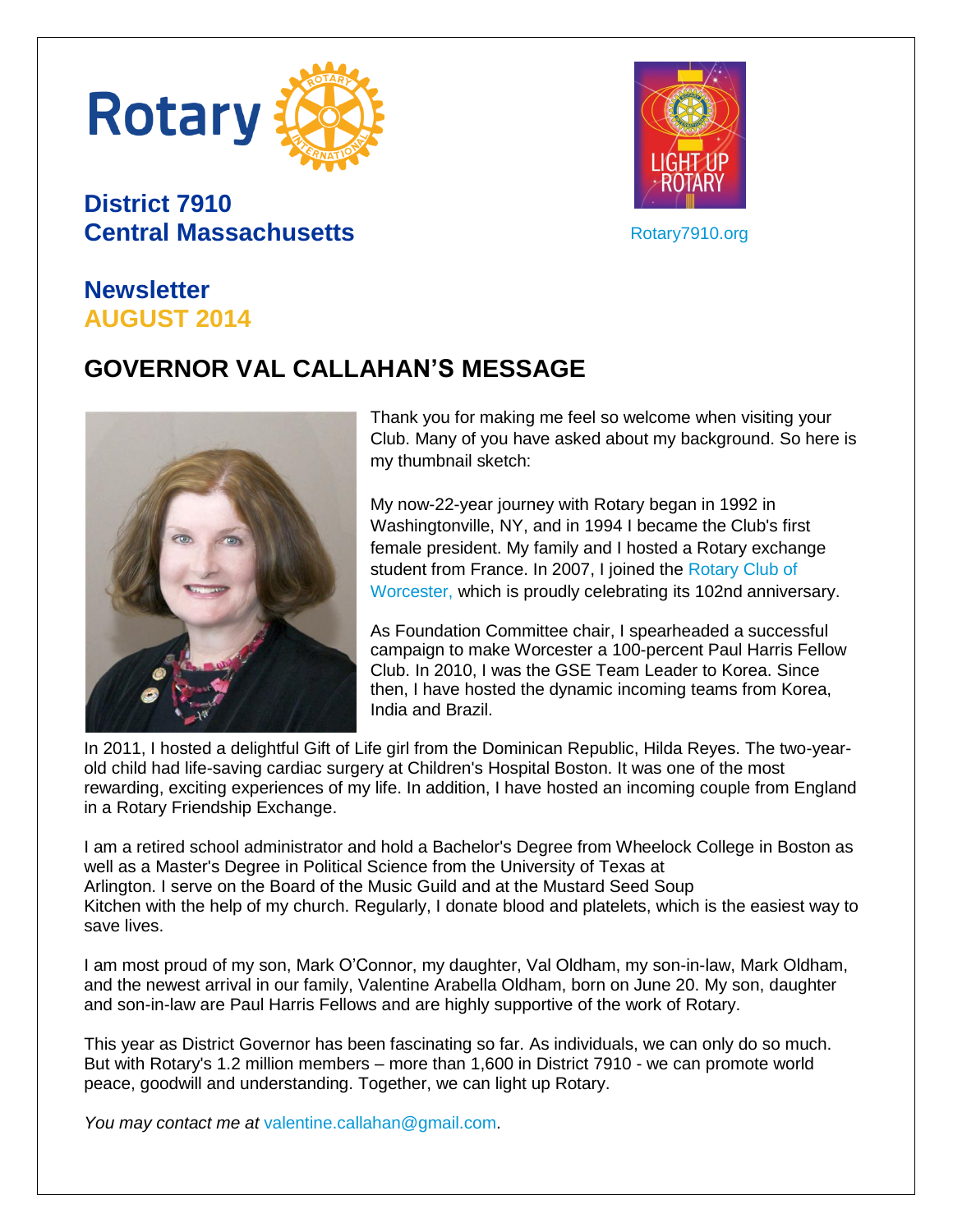#### **2014 Rotary International Convention – Sydney, Australia**

*By Klaus Hachfeld* 



Each year, Rotary International organizes its four-day convention, typically in early June, with the venue moving to a new location each year. Last year, it was in Lisbon (Portugal) and this year, in Sydney (Australia). Upcoming: 2015 in Sao Paolo (Brazil), 2016 in Seoul (Korea) and 2017 in Atlanta (USA). If ever you get the chance to attend, do it! It brings together a wonderfully diverse assembly of people from all over the world - young and old, all of them friendly.

This year, the attendance was typical - more than 18,000

Rotarians, Rotaractors, Interactors, and Rotary Foundation Alumni. Besides the core convention program, there were additional events such as the Rotaract pre‐convention, the Rotary Alumni Celebration, the World Water Summit, and fun events that included the breaking of the Guinness Book of Records for the most people standing at the top of the Sydney Harbor Bridge, and a fund‐ raiser to help end polio world‐wide.

My wife, Glenys Hachfeld, and I had attended six previous conventions and can tell you that this one was outstanding as much for its location as the program content. Sydney is one of the friendliest of places, with phenomenal train, light-rail and ferry service to all parts of the city. The river system dominates the city, with superb tourist attractions at Circular Quay, where Sydney Opera House is

located, and Darling Harbor, where the musical fountains and restaurants are a big draw.

Sydney is *alive*, and showed us its imagination with the month‐long Vivid Festival while we were there. At that time the Opera House and many major buildings were dynamically illuminated with exotic designs and laser projections. As a laser junky, I was impressed with the laser-projected 3D ballet dancers cavorting in the spray from a water fountain in Darling Harbor. You get the picture - it was pure magic!



Oh yes, the convention. Hmmm. All the Rotary programs were in buildings in Olympic Park, built for the 2000 Olympic Games. One day, the Olympic flame was lit, which tempted a few Rotarians to jump into the space below the flame while surrounded by waterfalls. Okay, I know, you need to have been there at the time!

The plenary sessions, particularly the opening and closing sessions, made your hair stand on end. Think in terms of 18,000+ Rotarians filling the many levels of a major arena, with huge state-of-the-art audio/visual multiple screens making visible all the action on the stage.

You could also spend time at the House of Friendship and cuddle a live koala bear, check out the wombat, watch great live musical entertainment, eat, relax and talk with Rotarians from everywhere, then spend your money on Australian opals and endless "Rotary stuff" at the hundreds of booths showing product and displaying Rotary projects. It also proved to be a good place to talk with attendees about [Rotary Alumni Association of Greater New England,](http://www.raagne.com/) give them the RAAGNE contact cards and encourage their District leaders to get engaged with us.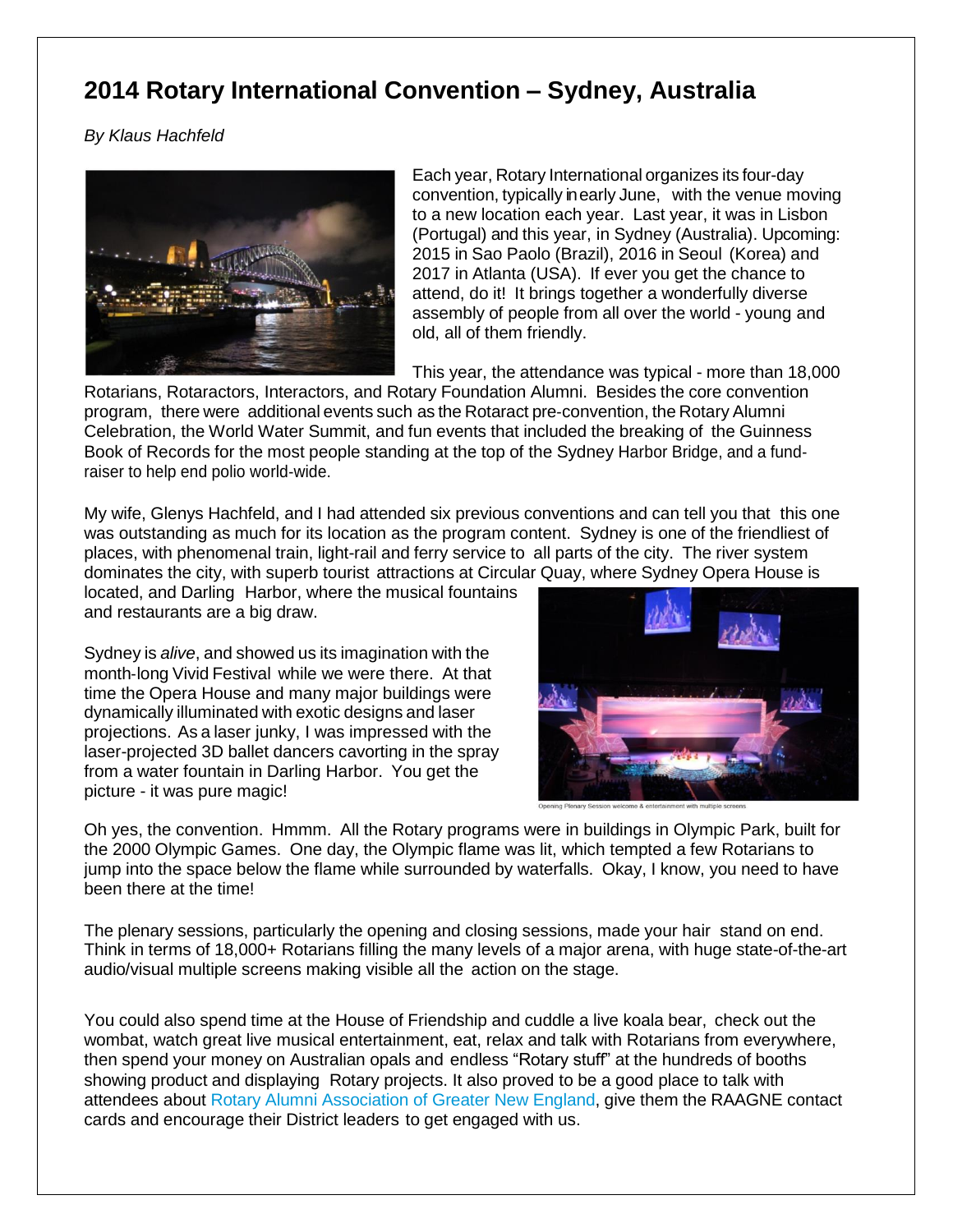There, we met and talked with Evan Burrell, who runs an e‐club in Australia. Specifically, we explored the opportunities to expand the RAAGNE website so as to also provide alumni the opportunity to participate in webinar meetings from anywhere in the world, as per a visitor to an eclub. He is willing to work with us.

We attended the Alumni Celebration, a morning of presentations including one by Ms. Maya Ajmera, an Ambassadorial Scholar Alum and recipient of the 2013‐'14 Global Alumni Service to Humanity Award. I talked with Maya because she created an organization that guides and supplies funds to

small self-help communities, so she is willing to give us some guidance as well. I mentioned RAAGNE's first project supporting a girls' school in Afghanistan. This Celebration gave us another opportunity to promote RAAGNE as we distributed cards and talked with attendees.

Dr. Bruce Aylward of the World Health Organization presented the latest progress report on the Eradication of Polio, as he does at each Rotary Convention. We had heard him speak several times over the years and found it fascinating as he told of the twists and turns the three types of polio have taken. Rotary has been spearheading



tary Youth Exchange Students at the con

eradication for 25 years and the effort is clearly coming to an end - provided political and religious factions will allow the immunizations to continue.

Prior to and during the convention, we were generously hosted in the home of a Rotary Club president. What a super way to get to know Rotarians from the other side of the world and compare notes! Also one evening, in common with many other clubs, his club hosted several convention attendees for dinner. You have to experience this to realize what an amazing organization Rotary is.

Would we go to another Rotary Convention, or is seven enough? Well we are really not convention junkies, but I can see myself saving pennies to go some other time. Where else can you find such a positive spirit of cooperation and meet so many people doing extraordinary things to help others?



*Klaus Hachfeld is a past governor of* [District 7910](http://www.rotary7910.org/) *and a member of the* [Rotary Club of](http://www.sturbridgerotary.org/)  [Sturbridge.](http://www.sturbridgerotary.org/) *You may contact him at* [laserklaus@gmail.com](mailto:laserklaus@gmail.com).

### **Rotary Alumni Association reports first-year successes**

#### *By Ron Goodenow*

The [Rotary Alumni Association of Greater New England](http://www.raagne.com/) has posted recent successes as it goes into its second year of growth. RAAGNE is the only electronic e-Alumni Association within Rotary that welcomes alumni, Rotarians and Rotaractors from all over the world. Its principal Rotary Supporting Members are [Klaus Hachfeld](mailto:laserklaus@gmail.com) (PDG), who has played a key role in organizational development, and [Ron Goodenow](mailto:Ron.Goodenow@gmail.com) (PP), who provides editorial support and prepared this announcement. Both from District 7910. As of this month, RAAGNE has 170 members in more than 30 countries.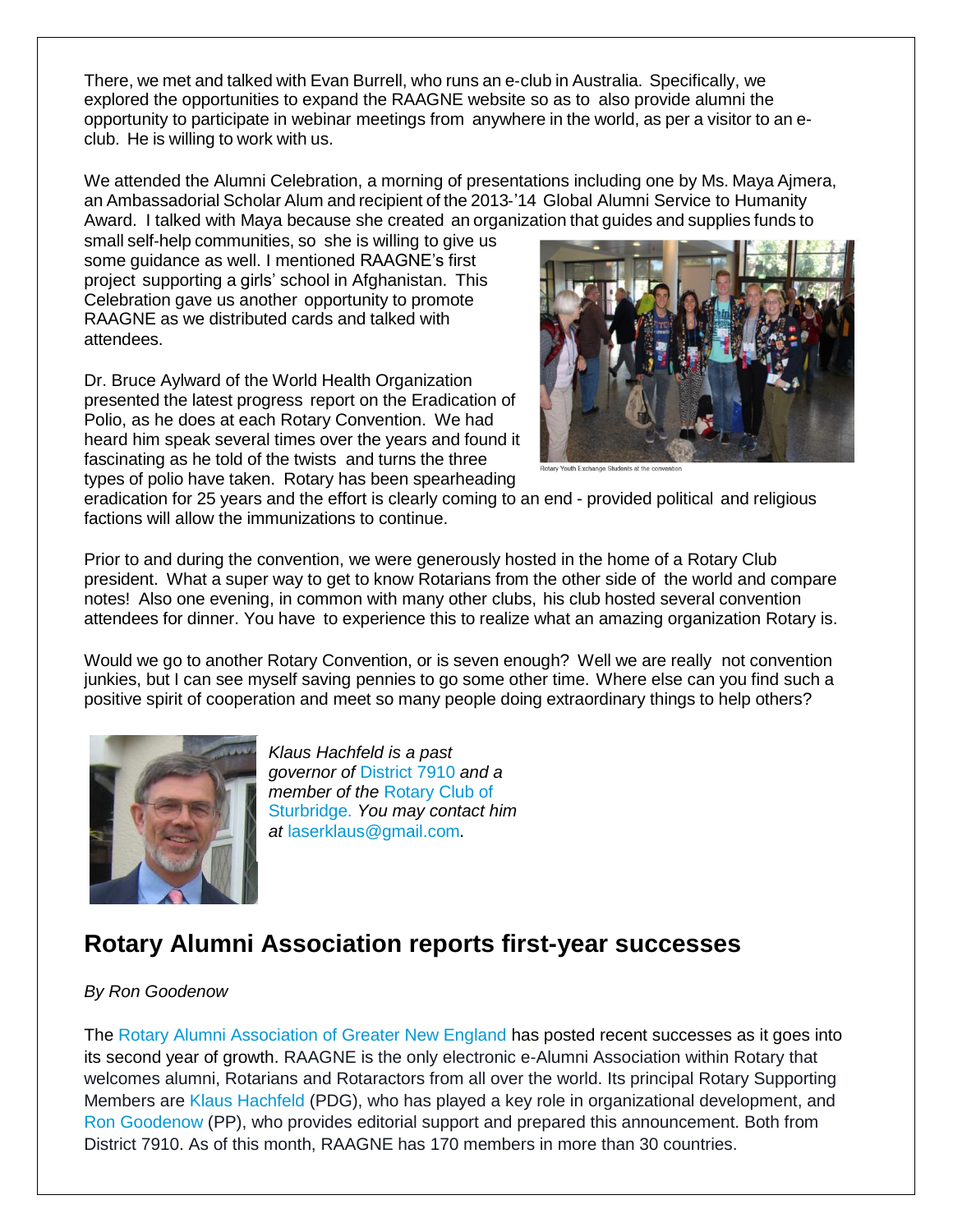Members of the Association were participants in these Rotary Foundation programs:

- Ambassadorial Scholarships
- Group Study Exchange (GSE)
- Rotary Peace Fellowships
- Grants for University Teachers
- Foundation Program Volunteers

Rotarians who are not Foundation Alumni can also participate as Supporting Members. But the organization is operated by the alumni. Recent successes include RAAGNE's first Association General Meeting, held on May 10 in Baltimore, in cooperation with the District 7620 Conference. Services to a local homeless shelter, including the preparation of sandwiches, were provided by members. Bill Boyd, past president of [Rotary International,](http://rotary.org/) spent considerable time discussing the





virtues of virtual organizations with members, and there was fun fellowship time. [Here's a special newsletter on the](http://www.raagne.com/wp-content/uploads/2013/08/Special-AGM-Newsletter-11a.pdf)  [occasion.](http://www.raagne.com/wp-content/uploads/2013/08/Special-AGM-Newsletter-11a.pdf)

[RAAGNE's first project, the Zabuli Education Center,](http://fundly.com/raagne) was launched in early June. Its goals to help fund computer equipment were achieved within a few days. The school opened its doors in March 2008, and now provides free education to more than 400 Afghan girls who were previously denied educational opportunities. The curriculum is both academic and practical, taught by experienced, native teachers. The school was founded by Afghan native Razia Jan through the [Razia's Ray of Hope](http://www.raziasrayofhope.org/)  [Foundation.](http://www.raziasrayofhope.org/) Projects now include support of the [Rotaract](http://www.rtc-zamek.org/en/) 

[Club Warzawa Zamek](http://www.rtc-zamek.org/en/) (Warsaw Castle) in the [Shelterbox Challenge.](http://www.shelterboxusa.org/about.php?page=58)

For additional information, contact RAAGNE President Christopher Ushnig at [christopher.uschnig@gmail.com,](mailto:christopher.uschnig@gmail.com) view the [RAAGNE Home Page,](http://www.raagne.com/) check out and "like the [RAAGNE Facebook Page,](http://www.fb.com/RotaryGreaterNewEngland) and read the [RAAGNE June-July Newsletter.](http://www.raagne.com/wp-content/uploads/2013/08/Newsletter-13-JuneJuly-2014-Rotary-Foundation-Alumni-Association-of-Greater-New-England.pdf)



*Ron Goodenow is a member of the* [Rotary Club of Westborough](http://www.westboroughrotary.org/) *and past president of the* [Rotary Club of](https://www.facebook.com/NorthboroMARotaryClub)  [Northborough](https://www.facebook.com/NorthboroMARotaryClub)*. You may contact him at* [ron.goodenow@gmail.com.](mailto:ron.goodenow@gmail.com)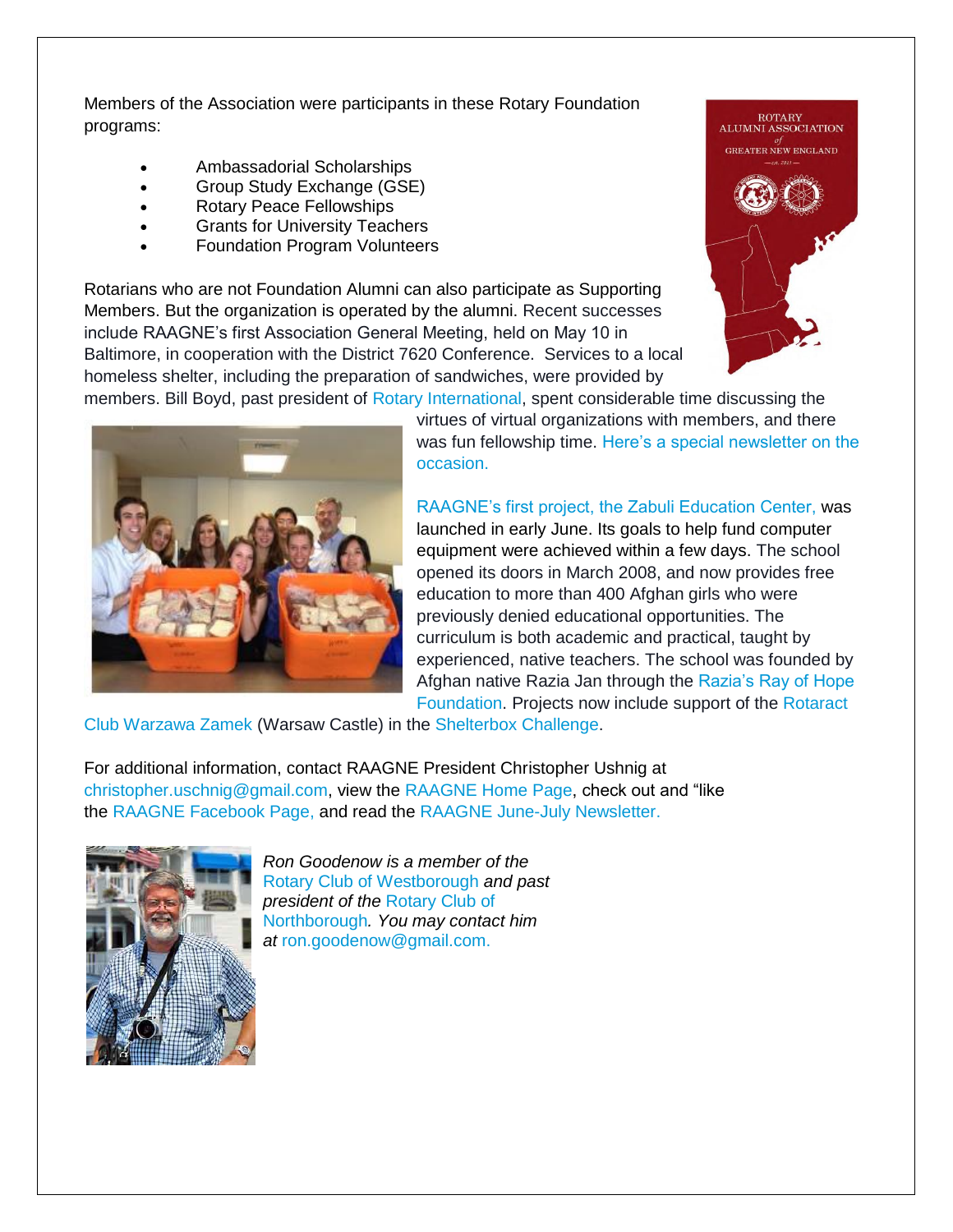# **RLI is coming again soon to our neighborhood**

#### *By Doug Detweiler*

The [Rotary Leadership Institute](http://www.rlinea.org/) is set for Saturday, November 1 at the Holiday Inn in Boxborough. This is an opportunity for all Rotarians, young and old, new and long-term, to get acquainted with what Rotary is and does locally and around the world.



Come and learn new ideas and approaches for a more effective club, for incredible fund-raisers and service projects and ways to build membership. This is the place to find out about them.

Register early and save! The registration site is now open. [Click here](http://www.crsadmin.com/EventPortal/Registrations/PublicFill/EventPublicFill.aspx?evtid=bcd74885-f2c1-464e-8bbf-66d1e1d7e9b4) to register.

Every Club in the District, regardless of size, should have at least five people attending every year. If you can't make it this year, there are more than a dozen other convenient locations and days to choose from. [Click here](http://www.rlinea.org/) for other options.



*Doug Detweiler is chair of District 7910's Rotary Leadership Institute and immediate past governor of District 7910. You may contact him at* [rotary@detweiler.org](mailto:rotary@detweiler.org)*.*

*Shown in 2012, was Doug (far right) being pinned by Past District Governor Richard Dietz as District 7910 Governor for 2013-2014 while Doug's wife, Ingrid Detweiler, watched proudly.*

### **Join us at District's Membership Forum**

#### *By Satya Mitra*

We look forward to all of you attending our annual [District Membership Forum](http://rotary7910.org/Stories/2014-membership-forum) on September 18 at the Best Western Royal Plaza in Marlborough. The purpose of the Forum is to share the best practices for generating and retaining membership.

As chair of our Membership Committee, I have invited John S. Hall II, immediate past governor of [District 7930](http://portal.clubrunner.ca/50227) who hails from Beverly, as keynote speaker. Our present governor, Val Callahan, is asking each Club in our District to send at least four members each to this Forum - and to pay for their admission tickets. The cost is \$25 per person and includes dinner and the two panel discussions.

At our annual District Conference next May, *Light Up Rotary Awards* will be presented to the three members who sponsor the most number of new members in their respective Clubs within our District.